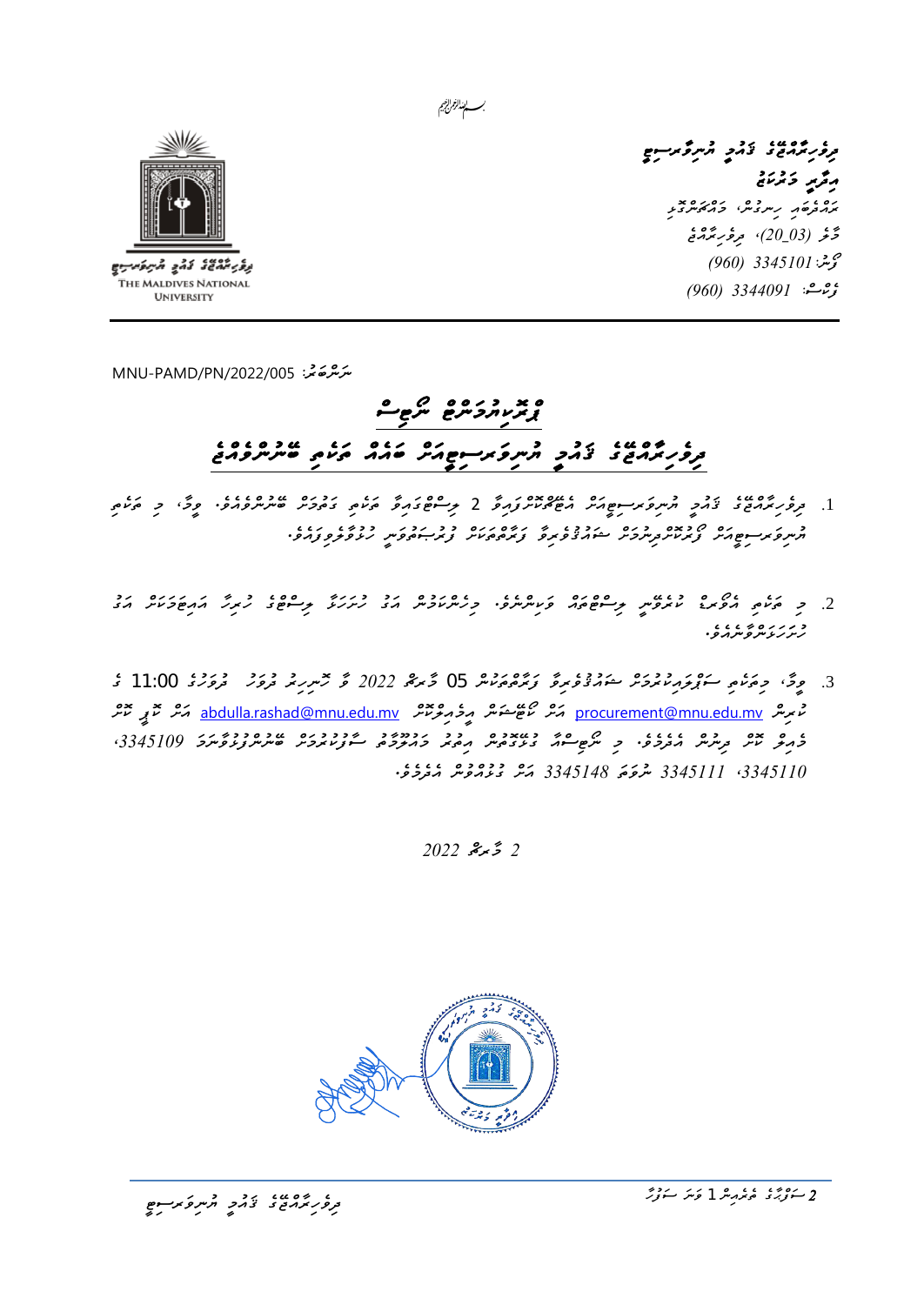## ر د ر د<br>**ق**ءو *و د*

## *ތަކެތި ސަޕްލައިކުރު މާއި ގުޅޭ ގޮތުން ދެވޭ އާއްމު މައުލޫމާތު*

- .1 *އަގު ހުށަހަޅުއްވާއިރު ކޯޓޭޝަންގައި ރޭޓ،ް ޖ.ީއެސ.ްޓީ އަދި ޖުމްލަ އަގު ވަކިން ބަޔާންކުރަންވާނެއެވ.ެ ކުންފުންޏާއި ނުވަތަ އަގު ހުށަހަޅުއްވާ ފަރާތާއި ގުޅޭނެ ފޯނު ނަންބަރަކާއި އީމެއިލް އެޑްރެހެއް ބަޔާންކުރަންވާނެއެވ.ެ* 
	- <u>.</u><br>2 محمد عرض المرحوض رادر دور در العدد المرحوض المرحوض المرحوض المرحوض المرحوض المرحوض المرحوض المرحوض المرحوض ا
- .3 *ވޮރަންޓީ ބޭނުންވާނަމަ އެކަން ބަޔާންކޮށްފައިވާނެއެވ.ެ އަދި އިންސްޓޮލޭޝަނ/ްއެސެމްބްލިންގ ބޭނުންވާނަމަ އެކަންވެސް ބަޔާންކޮށްފައިވާނެއެވ.ެ މިހެންކަމުން މި މަޢުލޫމާތު ކަރުދާހުގައި ބަޔާންކޮށްފައިވާ ފަދައިން އެ މައުލޫމާތުވެސް ކޯޓޭޝަންގައި ބަޔާންކޮށްފައި އޮންނަންވާނެއެވ.ެ* 
	- .4 *ނޯޓިސްގައި ބަޔާންކޮށްފައިވާ މުއްދަތުގެ ފަހުން ލިބޭ އެއްވެސް ކޯޓޭޝަނެއް މި ޔުނިވަރސިޓީން ބަލައިނުގަންނާނެއެވ.ެ* 
		- .5 *ތަކެތި ގަތުމަށް ކުންފުންޏެއް އިޚްތިޔާރުކުރެވޭނީ ހުށަހަޅާފައިވާ ކޯޓޭޝަންތައް ވަޒަންކުރުމަށްފަހުއެވ.ެ*
- .<br>6 موسم *قومو دو زیرموس و وربرم*ی نامون دو مسرو بر موسم گریم می دروی در از موسر می در می کند *ފޮނުވާނީ ކޯޓޭޝަން އީމެއިލްކުރި އީމެއިލް އެޑްރެހަށެވ.ެ ތަކެތި ސަޕްލައިކުރަންވާނީ ޕާރޗޭސް އޯޑަރ ލިބުމުންނެވ.ެ އަދި ތަކެއްޗާއެކު ފޮނުވާ ޑެލިވަރީ ނޯޓްގައި ޕާރޗޭސް އޯޑަރ ގެ ނަންބަރު ބަޔާންކުރަންވާނެއެވ.ެ*
- .7 *މަސައްކަތެއްކުރުމަށް އިޚްތިޔާރުކުރެވޭ ފަރާތެއްނަމަ އެފަރާތަކާއެކު ދިވެހިރާއްޖޭގެ ޤައުމީ ޔުނިވަރސިޓީން އެއްބަސްވުމުގައި*  <del></sub>ح د د ۱۶۶۶ مرد ع کان د کان د ۱۶۶۵ مرد ۱۶۶۵ مرد ۲۵۶۵ مرد ۲۵۶۵ مرد ۲۵۶۵ مرد ۲۵۶۵ مرد ۲۵۶۵ مرد ۱۶۵۶ مرد ۱۶۵۶ مرد ۱۶۵۶<br>سوم در ۱۶۷۶ مرد توسط میکن و سو ترومبرمرو و سوم در ترمبرو د مرمض د در سوم در ۲۵۰۶ مرد ۱۶۵۶</del>
- .8 *ކުންފުނ،ި ޕާރޓްނަރޝިޕް އަދި ލޯކަލް އިންވެސްޓްމަންޓެއް ނުވަތަ އަމިއްލަ ފަރުދުންގެ ވިޔަފާރިއެއްނަމަ ރަޖިސްޓްރީގެ ކޮޕީ އާއި ޖީއެސްޓީ ރަޖިސްޓްރޭޝަންގެ ކޮޕީ މިޔުނިވަރސިޓީން ބޭނުންވެއްޖެ ހިނދެއްގައި ހުށަހަޅަންޖެހޭއެވ.ެ*

حدود مركز!



<u>
</u><br>مرکز *حرمی ی* تخمچ ترمبروکر موضع

*2 ސަފްޙާގެ ތެރެއިން* 2 *ވަނަ ސަފުހާ*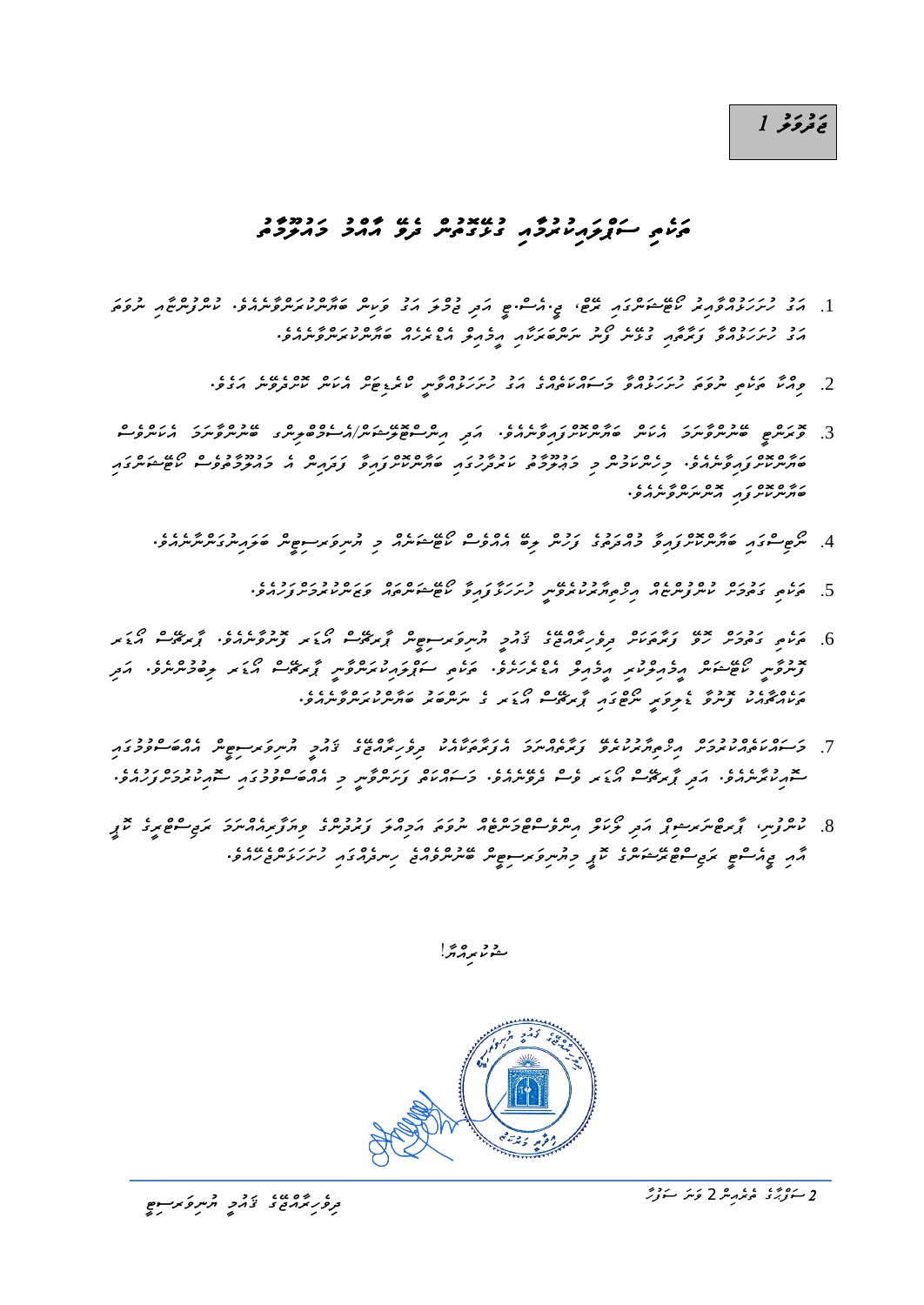|                | WK 5 Item list 1                        | Description /<br><b>Additional</b><br><b>Information</b> | <b>Unit</b> | QTY orderd     |
|----------------|-----------------------------------------|----------------------------------------------------------|-------------|----------------|
| 1              | Beef Prime / Steer Tenderloin           |                                                          | kg          | 14             |
| $\overline{2}$ | <b>Beef Striploin AVP</b>               |                                                          | kg          | 5              |
| 3              | Beef Minced (Brisket PE)                |                                                          | kg          | 5              |
| 4              | <b>Boneless Lamb Tenderloin</b>         |                                                          | kg          | $\overline{2}$ |
| 5              | Boneless Lamb Shoulder (Roll & Netted)  |                                                          | kg          | 6              |
| 6              | <b>Mutton Shoulder</b>                  |                                                          | kg          | 5              |
| 7              | <b>Chicken Breast Meat Without Skin</b> |                                                          | kg          | 10             |
| 8              | <b>Duck Breast</b>                      |                                                          | kg          | 1.75           |
| 9              | Chicken Sandwich Ham                    |                                                          | kg          | $\overline{2}$ |
| 10             | <b>Beef Bacon</b>                       |                                                          | kg          | $\overline{2}$ |
| 11             | Prawn - Tiger                           |                                                          | kg          | 12             |
| 12             | Salmon - Fresh Fillet                   |                                                          | kg          | $\mathbf{1}$   |
| 13             | Salmon - Frozen                         |                                                          | kg          | $\mathbf{1}$   |
| 14             | Salmon - Smoked                         | large                                                    | pkt         | 10             |
| 15             | Shrimp                                  |                                                          | kg          | 10             |
| 16             | <b>Squid Frozen Medium</b>              |                                                          | kg          | 3              |
| 17             | Tuna - Fresh                            |                                                          | kg          | 4              |
| 18             | Bell Pepper - Red                       |                                                          | kg          | $\overline{2}$ |
| 19             | <b>Brinjal</b>                          | Large-dark purple                                        | kg          | $\mathbf{1}$   |
| 20             | <b>Brocolli</b>                         |                                                          | kg          | 3              |
| 21             | Carrot - Baby                           |                                                          | kg          | $\mathbf{1}$   |
| 22             | Cucumber - Lebanese                     |                                                          | kg          | $\overline{2}$ |
| 23             | Fennel                                  |                                                          | kg          | 0.5            |
| 24             | Fresh Sage                              |                                                          | kg          | 0.1            |
| 25             | Jalapeno                                |                                                          | kg          | 0.5            |
| 26             | <b>Lady Finger</b>                      |                                                          | kg          | $\mathbf{1}$   |
| 27             | Lemon                                   |                                                          | nos         | 42             |
| 28             | Lettuce Iceberg                         |                                                          | kg          | $\overline{2}$ |
| 29             | Lettuce Romaine                         |                                                          | kg          | $\overline{2}$ |
| 30             | Onion Red                               |                                                          | kg          | $\overline{2}$ |
| 31             | <b>Onion Spring</b>                     |                                                          | kg          | $\mathbf{1}$   |
| 32             | Parsley                                 |                                                          | kg          | 0.4            |
| 33             | Potato Russet                           |                                                          | kg          | 2              |
| 34             | Potato - Baby                           |                                                          | kg          | $\overline{2}$ |
| 35             | Radish - White                          |                                                          | kg          | 0.1            |
| 36             | <b>Shallots</b>                         |                                                          | kg          | $\mathbf{1}$   |
| 37             | Spinach Green                           |                                                          | kg          | $\mathbf{1}$   |
| 38             | <b>Sweet Potato</b>                     |                                                          | kg          | $\overline{2}$ |
| 39             | Tomato                                  |                                                          | kg          | $\overline{2}$ |
| 40             | Tomato - Cherry Red<br>معمممم           |                                                          | kg          | 4              |